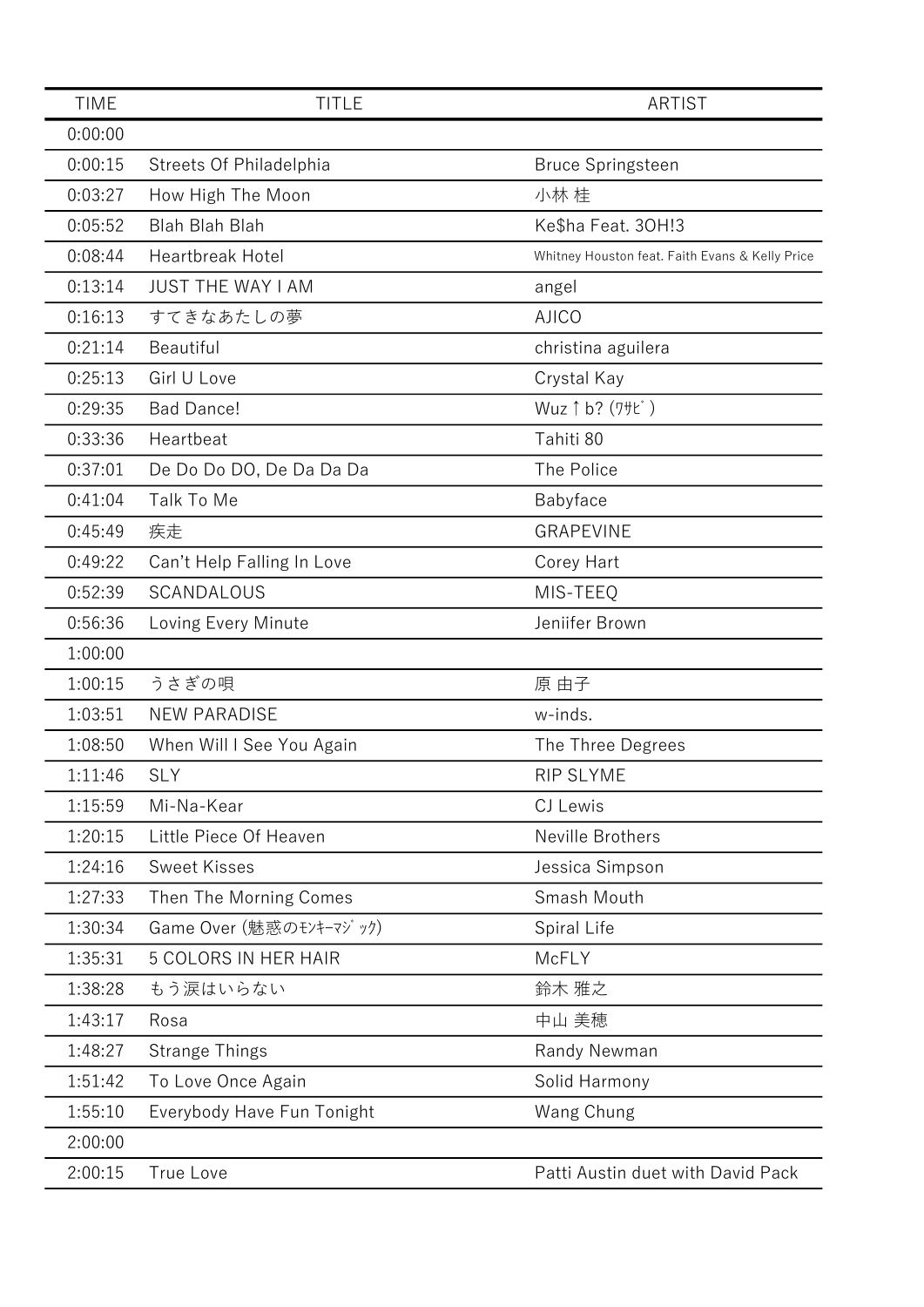| <b>TIME</b> | <b>TITLE</b>                               | <b>ARTIST</b>             |
|-------------|--------------------------------------------|---------------------------|
| 2:04:02     | Be With You                                | Glay                      |
| 2:09:06     | She's international                        | babyface                  |
| 2:12:30     | Human Beings                               | Seal                      |
| 2:16:58     | Candy In The Sun                           | Swirl 360                 |
| 2:21:01     | Two Of Us                                  | 布袋 寅泰                     |
| 2:25:13     | Don't Change Your Plans                    | Ben Folds Five            |
| 2:30:19     | How To Be A Girl                           | 安室 奈美恵                    |
| 2:34:37     | You Should Be Mine (Don't Waste Your Time) | Brian McKnight feat. Mase |
| 2:39:16     | Gone In The Smoke                          | <b>Atomic Swing</b>       |
| 2:42:34     | プ ラシーボ ・セシボ ン                              | 冨田ji feat. 高橋幸宏+大貫妙子      |
| 2:47:34     | When I'm Up                                | Grate Big Sea             |
| 2:50:55     | Sugar!!                                    | Fujifabric                |
| 2:55:02     | Good Bye Again                             | John Denver               |
| 2:58:37     | I Will Buy You A New Life                  | Everclear                 |
| 3:00:00     |                                            |                           |
| 3:00:14     | again                                      | janet jackson             |
| 3:04:01     | Let It Go                                  | Scatman John              |
| 3:07:38     | エンゼ ルフィッシュ                                 | The Pillows               |
| 3:11:40     | Black (2004 Remix)                         | pearl jam                 |
| 3:17:10     | Sunday Mondays                             | Vanessa Paradis           |
| 3:20:56     | Sexy                                       | Hitomi                    |
| 3:26:30     | Little Bit Of Lovin'                       | Kele Le Roc               |
| 3:30:35     | <b>TRIPOD BABY</b>                         | m-flo loves LISA          |
| 3:35:33     | The Only Living Boy In New York            | Everything But The Girl   |
| 3:39:42     | Blackpatch                                 | Laura Nyro                |
| 3:43:12     | <b>Brand New Day</b>                       | <b>Sting</b>              |
| 3:48:31     | Analyse                                    | Cranberries               |
| 3:52:18     | SOS                                        | La Bouche                 |
| 3:56:07     | <b>That Girl</b>                           | <b>MJG</b>                |
| 4:00:00     |                                            |                           |
| 4:00:26     | 響 ~HIBIKI~                                 | <b>EXILE</b>              |
| 4:05:38     | Remenber                                   | <b>Swinging Popsicle</b>  |
| 4:11:05     | $Oh$ $ \cdots$                             | Sakura                    |
| 4:16:23     | Circle                                     | Swam Dive                 |
| 4:20:08     | In My Life                                 | <b>Bette Midler</b>       |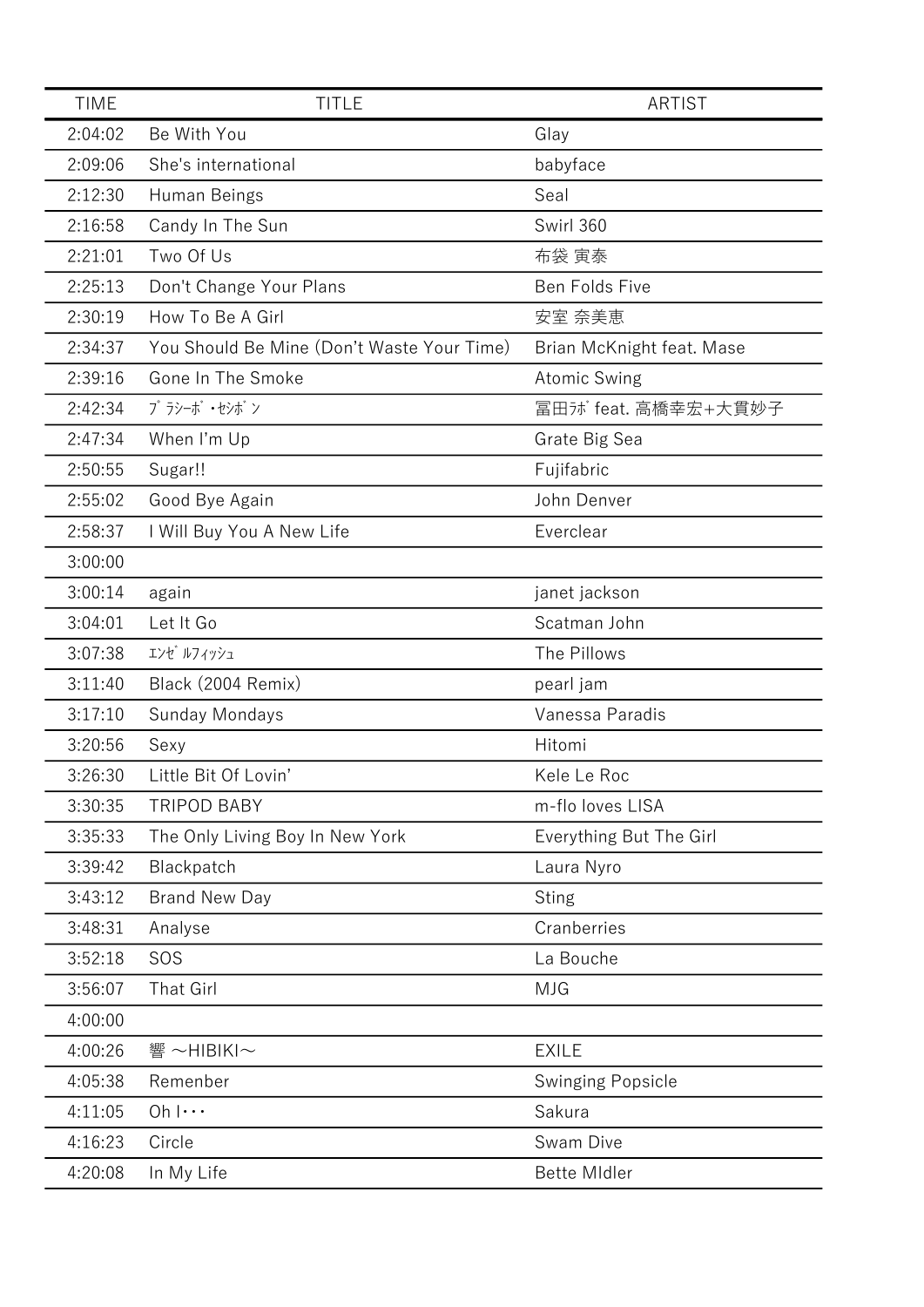| <b>TIME</b> | <b>TITLE</b>                                                                                                  | <b>ARTIST</b>                        |
|-------------|---------------------------------------------------------------------------------------------------------------|--------------------------------------|
| 4:23:18     | ら・ら・ら                                                                                                         | 大黒 摩季                                |
| 4:27:41     | <b>BUILT TO LAST</b>                                                                                          | <b>MELEE</b>                         |
| 4:31:21     | Situation                                                                                                     | <b>BEAT CRUSADERS</b>                |
| 4:35:43     | I RAN                                                                                                         | <b>FLOCK OF SEAGULLS</b>             |
| 4:40:45     | 友達へ ~Say What You Will~                                                                                       | <b>SMAP</b>                          |
| 4:45:38     | As Long As You Love Me                                                                                        | <b>Backstreet Boys</b>               |
| 4:49:18     | Chronopsychology                                                                                              | M-Flo                                |
| 4:53:06     | FEEL GOOD                                                                                                     | <b>ERIC BENE'T feat. Faith Evans</b> |
| 4:56:51     | Sleeping In My Car                                                                                            | Roxette                              |
| 5:00:00     |                                                                                                               |                                      |
| 5:00:00     | What Can I Do                                                                                                 | Corrs                                |
| 5:04:00     | IN THE MORNING                                                                                                | <b>RAZORLIGHT</b>                    |
| 5:07:40     | Lights                                                                                                        | Journey                              |
| 5:10:49     | リンク                                                                                                           | PORNO GRAFFITTI                      |
| 5:14:48     | <b>Just Dance</b>                                                                                             | Lady GaGa feat. Colby O'Donis        |
| 5:18:48     | Be My Baby                                                                                                    | Complex                              |
| 5:22:49     | <b>Break Me Into Little Pieces</b>                                                                            | <b>Hot Gossip</b>                    |
| 5:26:06     | Day Job                                                                                                       | Sunshine State                       |
| 5:28:56     | Free                                                                                                          | Tica                                 |
| 5:33:05     | $\overline{7}$ <sup><math>\overline{7}</math></sup> $\overline{7}$ $\overline{7}$ $\overline{7}$ -lover soul- | 柴咲 1ウ                                |
| 5:37:58     | $S \cdot P \cdot A \cdot C \cdot E$                                                                           | MOOMIN with YOYO-C                   |
| 5:42:39     | <b>SUPERSTAR</b>                                                                                              | <b>USHER</b>                         |
| 5:48:25     | I Think About Lovin' You                                                                                      | Earth, Wind & Fire                   |
| 5:54:12     | Still In Love                                                                                                 | Lionel Richie                        |
| 5:58:35     | It Could Be                                                                                                   | Blur                                 |
| 6:00:00     |                                                                                                               |                                      |
| 6:00:14     | 君に振れるだけで                                                                                                      | Curio                                |
| 6:05:32     | Smile Like You Mean It                                                                                        | Killers                              |
| 6:09:26     | Next Lounge                                                                                                   | 嶋野 百恵                                |
| 6:14:45     | <b>February Song</b>                                                                                          | Josh Groban                          |
| 6:18:34     | Roxanne                                                                                                       | George Michael                       |
| 6:22:40     | Speak My Language                                                                                             | Inner Circle                         |
| 6:26:25     | I Don't Mind                                                                                                  | Elisha La'verne                      |
| 6:30:04     | Never Gonna Cry!                                                                                              | Misia                                |
| 6:36:00     | Believe In You                                                                                                | Amanda Marshall                      |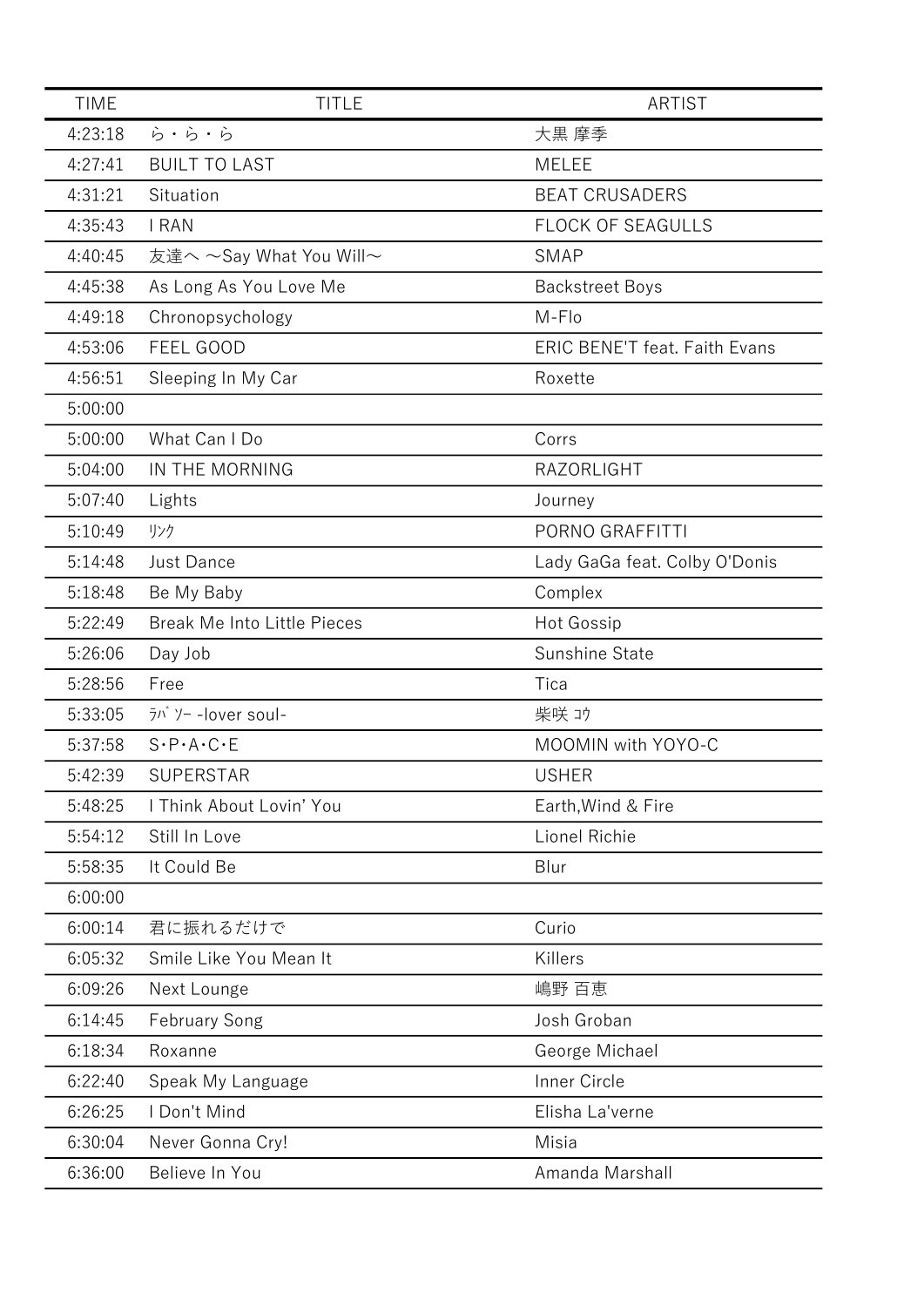| <b>TIME</b> | <b>TITLE</b>                              | ARTIST                          |
|-------------|-------------------------------------------|---------------------------------|
| 6:40:23     | Love Junkie                               | 布袋 寅泰                           |
| 6:44:20     | Treat You Like A Queen                    | RAHSAAN PATTERSON               |
| 6:48:45     | My Elusive Mind                           | Night Ranger                    |
| 6:52:39     | <b>MONKEY MAGIC</b>                       | ゴダイゴ                            |
| 6:56:24     | WHAT DO YOU GOT?                          | <b>BON JOVI</b>                 |
| 7:00:00     |                                           |                                 |
| 7:02:06     | <b>MALCHIC GAY</b>                        | t.A.T.u.                        |
| 7:05:14     | <b>メヌエット</b>                              | 山崎 まさよし                         |
| 7:10:18     | 66                                        | Afghan Whigs                    |
| 7:13:34     | Supersonic                                | Oasis                           |
| 7:18:21     | 恋愛写真                                      | 大塚 愛                            |
| 7:23:14     | <b>SEPARATE LIVES</b>                     | Stephen Bishop                  |
| 7:27:49     | Manchild                                  | Sia & Neneh Cherry              |
| 7:31:04     | <b>First Class</b>                        | <b>Jack Harlow</b>              |
| 7:34:18     | 明日への賛歌                                    | flumpool                        |
| 7:38:45     | Heaven On Earth                           | <b>BOSTON</b>                   |
| 7:42:43     | Unexpected                                | Misha Williams                  |
| 7:45:46     | Prologue (If I Ever Lose My Faith In You) | <b>Sting</b>                    |
| 7:50:24     | フタリヒトツ                                    | Rake                            |
| 7:54:11     | <b>WE'RE ALL LIGHT</b>                    | <b>XTC</b>                      |
| 8:00:00     |                                           |                                 |
| 8:02:05     | Stay Together                             | Mr.Big                          |
| 8:05:39     | 美しき人間の日々                                  | サンボ マスター                        |
| 8:09:45     | Only Love                                 | Linda Eder                      |
| 8:13:56     | SWEET WITH ME                             | <b>TUOMO</b>                    |
| 8:18:25     | 光を集めて                                     | 伊禮 恵                            |
| 8:22:54     | <b>OPEN YOUR EYES</b>                     | <b>JOHN LEGEND</b>              |
| 8:26:17     | Born This Way                             | Lady Gaga                       |
| 8:30:37     | How Long                                  | Charlie Puth                    |
| 8:34:15     | Girl(Tomita Lab. Remix)                   | 秦 基博                            |
| 8:38:35     | Visions                                   | Letting Up Despite Great Faults |
| 8:42:12     | Tonight's The Night                       | Janet Jackson                   |
| 8:47:21     | Do You Want My Love                       | CoCo Lee                        |
| 8:51:27     | キラーチューン                                   | 東京事変                            |
| 8:55:10     | You're Gorgeous                           | <b>Baby Bird</b>                |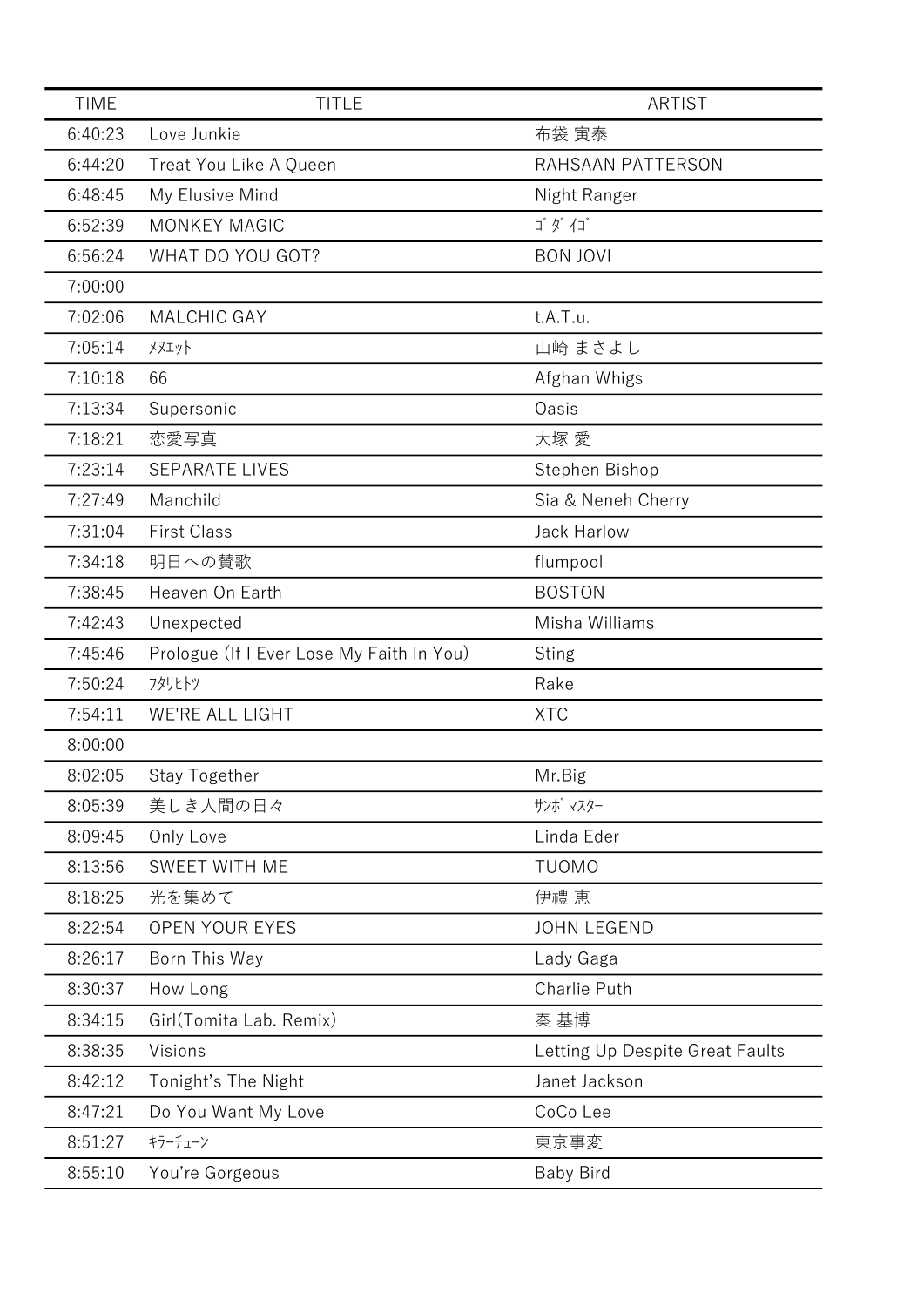| <b>TIME</b> | <b>TITLE</b>            | ARTIST                         |
|-------------|-------------------------|--------------------------------|
| 9:00:00     |                         |                                |
| 9:02:05     | Toxic                   | <b>BRITNEY SPEARS</b>          |
| 9:05:24     | I'm Here                | 伊藤 由奈                          |
| 9:10:26     | I Will Wait             | Hootie & Blowfish              |
| 9:14:19     | Valentine               | Shades Apart                   |
| 9:18:27     | <b>LIFE</b>             | 中島 美嘉                          |
| 9:22:25     | When You're Gone        | Bryan Adams With Melanie C.    |
| 9:26:05     | Victims                 | Boy George & Culture Club      |
| 9:30:56     | Alison                  | Elvis Costello                 |
| 9:34:34     | $360^\circ$             | miwa                           |
| 9:39:01     | <b>Slow Moves</b>       | OH MY!                         |
| 9:42:41     | Walking in the sun      | <b>BORN CRAIN</b>              |
| 9:46:32     | Couleur Cafe            | Clementine                     |
| 9:50:26     | 手をつなぐ理由                 | 西野 カナ                          |
| 9:54:35     | I'm Yours               | Jason Mraz                     |
| 11:00:00    |                         |                                |
| 11:01:01    | COME AS YOU ARE         | <b>NIRVANA</b>                 |
| 11:04:38    | Sing a Song             | Skoop On Somebody              |
| 11:09:57    | HOT STUFF (LET'S DANCE) | <b>CRAIG DAVID</b>             |
| 11:13:33    | Ooh Baby, Baby          | Jana                           |
| 11:17:26    | beautiful               | 絢香                             |
| 11:22:30    | Forever My Love         | J Balvin & Ed Sheeran          |
| 11:25:55    | Love On The Weekend     | John Mayer                     |
| 11:29:21    | Rain                    | Creed                          |
| 11:33:08    | ねがう夜                    | aiko                           |
| 11:37:02    | The Story Of Us         | <b>Taylor Swift</b>            |
| 11:41:47    | Shake                   | CJ Lewis                       |
| 11:45:37    | So In Love With You     | Duke                           |
| 11:49:46    | 音速パンチ                   | Cocco                          |
| 11:54:34    | Better In Time          | Leona Lewis                    |
| 12:00:00    |                         |                                |
| 12:01:00    | SAME OL'                | THE HEAVY                      |
| 12:05:00    | マスターピース                 | SCANDAL                        |
| 12:09:25    | The Way                 | Ariana Grande feat. Mac Miller |
| 12:13:09    | Ignition - Remix        | R. KELLY                       |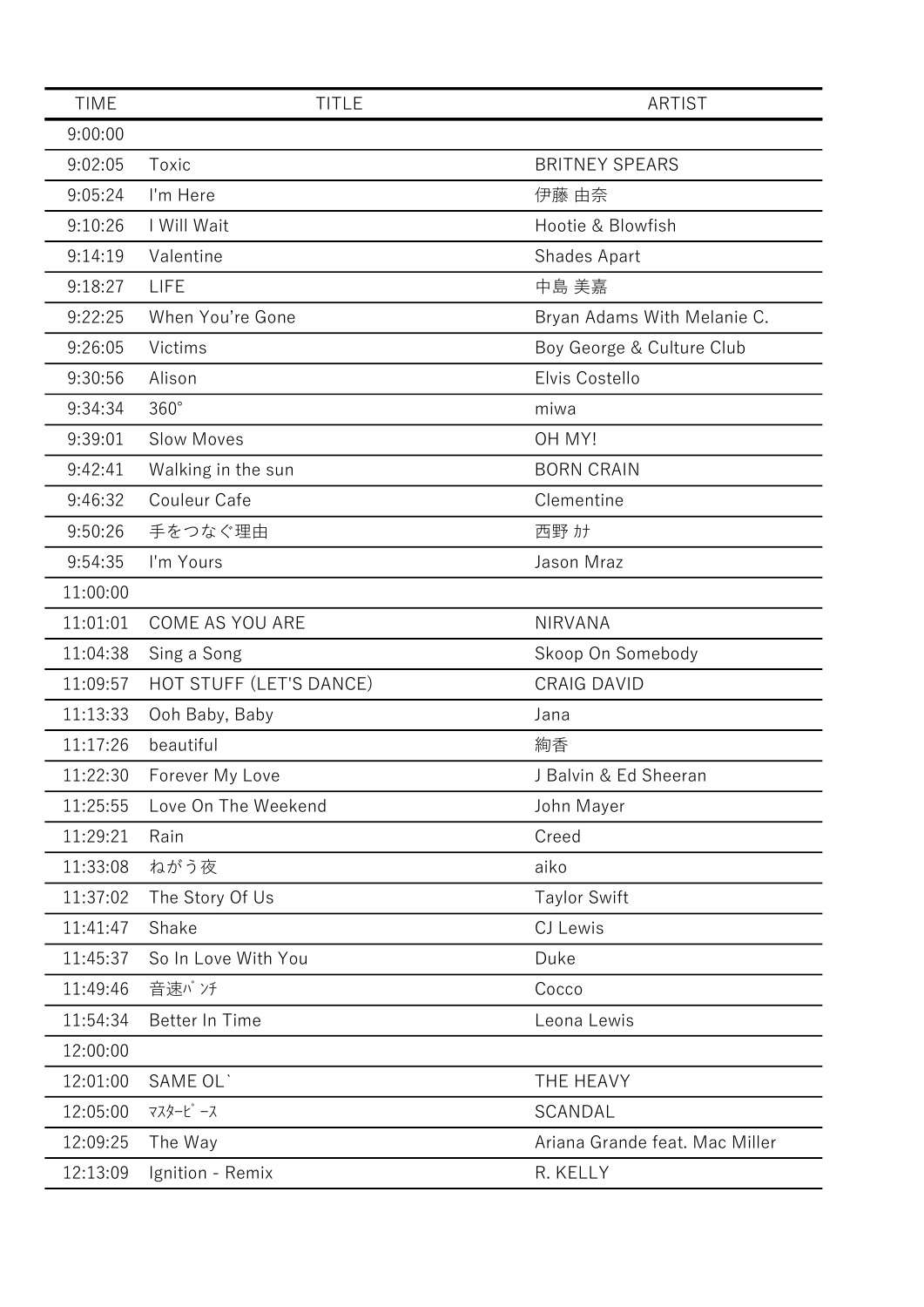| <b>TIME</b> | <b>TITLE</b>                         | ARTIST                            |
|-------------|--------------------------------------|-----------------------------------|
| 12:16:26    | Woman ~Wの悲劇より~                       | 安藤 裕子                             |
| 12:20:04    | you raise me up                      | josh groban                       |
| 12:25:00    | SATURDAT IN THE PARK                 | routinr feat. SOFA KING           |
| 12:29:57    | (I Just) Died In Your Arms           | <b>Cutting Crew</b>               |
| 12:34:42    | 未来 - ミライ-                            | 福原 美穂                             |
| 12:38:59    | She's In Fashion                     | Suede                             |
| 12:43:55    | Our Last Song Together               | Neil Sedaka                       |
| 12:47:54    | What Is Love?                        | Howard Jones                      |
| 12:51:48    | <b>Respect Yourself</b>              | Sugar Soul                        |
| 13:00:00    |                                      |                                   |
| 13:03:10    | <b>GOOD LIFE</b>                     | <b>KANYE WEST feat. T-PAIN</b>    |
| 13:06:37    | アンバランス                               | KICK THE CAN CREW                 |
| 13:12:07    | Hey! Get Out Of My Way               | The Cardigans                     |
| 13:15:37    | Me Myself And I                      | Vitamin C                         |
| 13:19:25    | ほら、笑ってる                              | SHISHAMO                          |
| 13:24:47    | SILENCE BY THE NIGHT                 | <b>KEANE</b>                      |
| 13:28:02    | Rock The Casbah                      | THE CLASH                         |
| 13:32:01    | Road                                 | Curly Giraffe                     |
| 13:36:03    | Only Want You                        | Rita Ora                          |
| 13:39:25    | Forever Love                         | Color Me Badd                     |
| 13:44:34    | Can We Talk                          | <b>Tevin Campbell</b>             |
| 13:49:27    | <b>WONDER LINE</b>                   | <b>YUKI</b>                       |
| 13:53:53    | Like I Love You                      | Justin Timberlake                 |
| 16:00:00    |                                      |                                   |
| 16:00:16    | Wheels                               | Foo Fighters                      |
| 16:04:51    | 渦と渦                                  | NICO Touches the Walls            |
| 16:09:57    | YOUNG GIRLS                          | <b>BRUNO MARS</b>                 |
| 16:13:45    | We Found Love                        | Rihanna Feat. Calvin Harris       |
| 16:17:29    | Rock a Nova                          | <b>SUEMITSU &amp; THE SUEMITH</b> |
| 16:21:37    | I Did It                             | Dave Matthews Band                |
| 16:25:20    | One More Time                        | Real McCoy                        |
| 16:31:11    | The Bucket                           | Kings Of Leon                     |
| 16:34:05    | 宇宙飛行士への手紙                            | <b>BUMP OF CHICKEN</b>            |
| 16:40:05    | Day Job Remix (Alistair Johnson Mix) | Sunshine State                    |
| 16:46:08    | Someone New                          | eskobar feat. natural high        |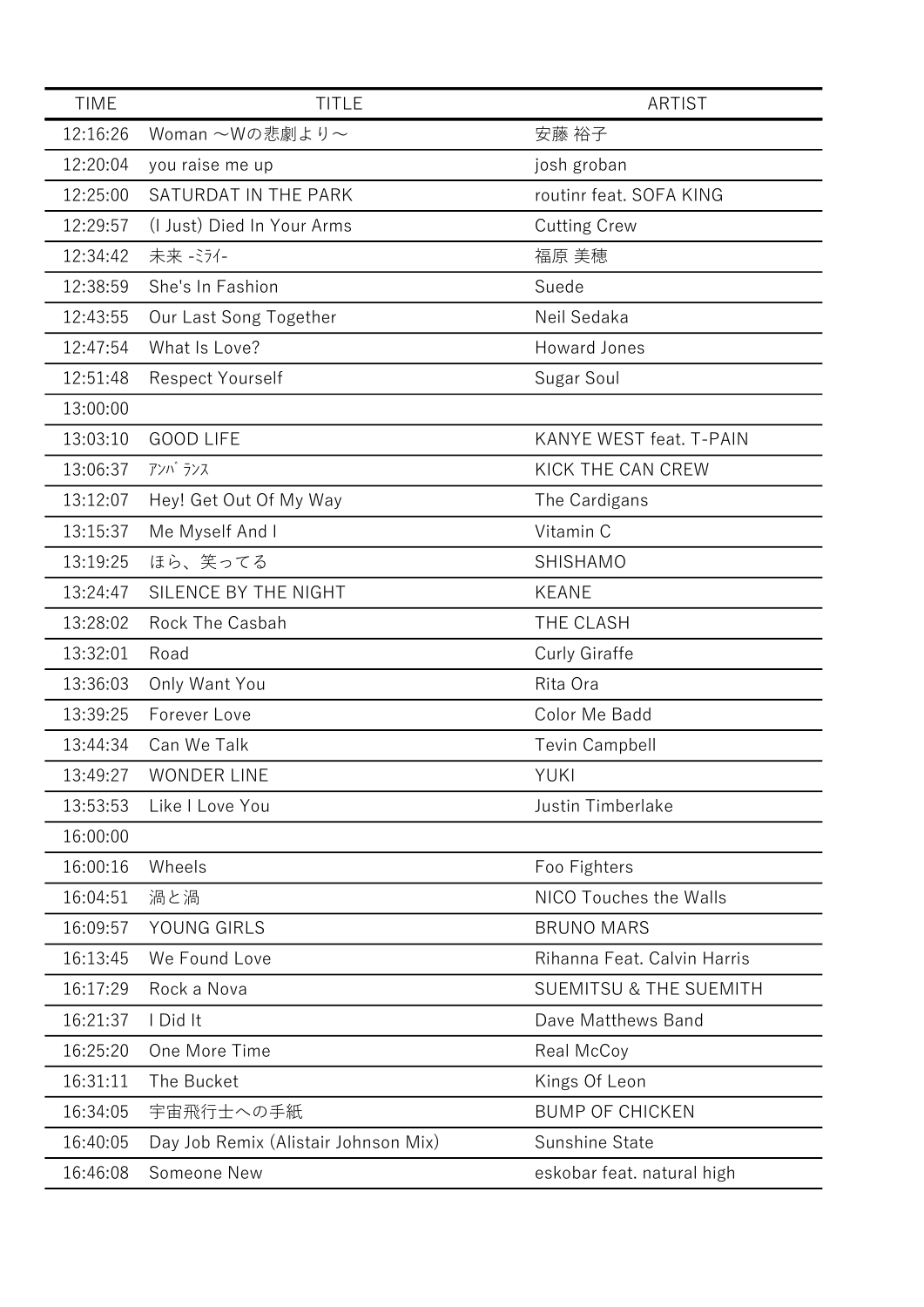| <b>TIME</b> | <b>TITLE</b>                                                                                    | <b>ARTIST</b>                                |
|-------------|-------------------------------------------------------------------------------------------------|----------------------------------------------|
| 16:49:44    | かたち<br>あるもの                                                                                     | 柴咲 1ウ                                        |
| 16:53:56    | I'll Never Break Your Heart                                                                     | <b>Backstreet Boys</b>                       |
| 17:00:00    |                                                                                                 |                                              |
| 17:00:15    | COME TO ME                                                                                      | KOOP feat. Vocals by Yukimi Nagano           |
| 17:03:02    | <b>STAR</b>                                                                                     | 山根 万理奈                                       |
| 17:09:06    | I'll Be There                                                                                   | Chic feat. Nile Rogers                       |
| 17:12:43    | I WILL NOT LET YOU GO                                                                           | <b>CARMEN HENDRIX</b>                        |
| 17:17:27    | Bring It                                                                                        | <b>DRAGON ASH</b>                            |
| 17:21:59    | <b>ANNIE WAITS</b>                                                                              | ben folds                                    |
| 17:26:20    | <b>Turn Back Time</b>                                                                           | Aqua                                         |
| 17:31:11    | Old Habits Die Hard                                                                             | Mack Jagger & Dave Stewart feat. Sheryl Crow |
| 17:34:41    | <b>EXIT</b>                                                                                     | Porno Graffitti                              |
| 17:40:16    | I WANT YOU TO WANT ME                                                                           | <b>LINDSAY LOHAN</b>                         |
| 17:43:25    | Nobody Wants To Be Lonely                                                                       | Ricky Martin with Chriistina Aguilera        |
| 17:47:44    | Magic Music                                                                                     | 木村加方                                         |
| 17:50:35    | Point Of No Return                                                                              | Expose                                       |
| 17:54:01    | It Doesn't Really Matter                                                                        | George Michael                               |
| 18:00:00    |                                                                                                 |                                              |
| 18:00:15    | talk to me                                                                                      | keri boble                                   |
| 18:03:36    | <b>RAIN</b>                                                                                     | <b>SEKAI NO OWARI</b>                        |
| 18:08:58    | Zero                                                                                            | Chris Brown                                  |
| 18:12:31    | <b>HOW DOES IT FEEL</b>                                                                         | <b>GIOVANCA</b>                              |
| 18:17:13    | セントレイ                                                                                           | サカナクション                                      |
| 18:21:00    | Everyone Nose (All the Girls Standing In The Line for the Bathroom) $N \cdot E \cdot R \cdot D$ |                                              |
| 18:24:35    | Prince Of Peace                                                                                 | Galliano                                     |
| 18:31:11    | <b>CHERISH</b>                                                                                  | Kool & The Gang feat. Ashanti                |
| 18:35:35    | 蜜蜂                                                                                              | コブクロ                                         |
| 18:40:36    | Tsuki                                                                                           | Annekei                                      |
| 18:45:03    | wild child                                                                                      | Enya                                         |
| 18:48:59    | GOLD                                                                                            | B'z                                          |
| 18:54:30    | So Far Away                                                                                     | <b>Rod Stewart</b>                           |
| 19:00:00    |                                                                                                 |                                              |
| 19:00:15    | Life In Technicolor ii                                                                          | Coldplay                                     |
| 19:04:19    | Alright!!                                                                                       | Superfly                                     |
| 19:08:53    | Spectrum                                                                                        | Zedd feat. Matthew Koma                      |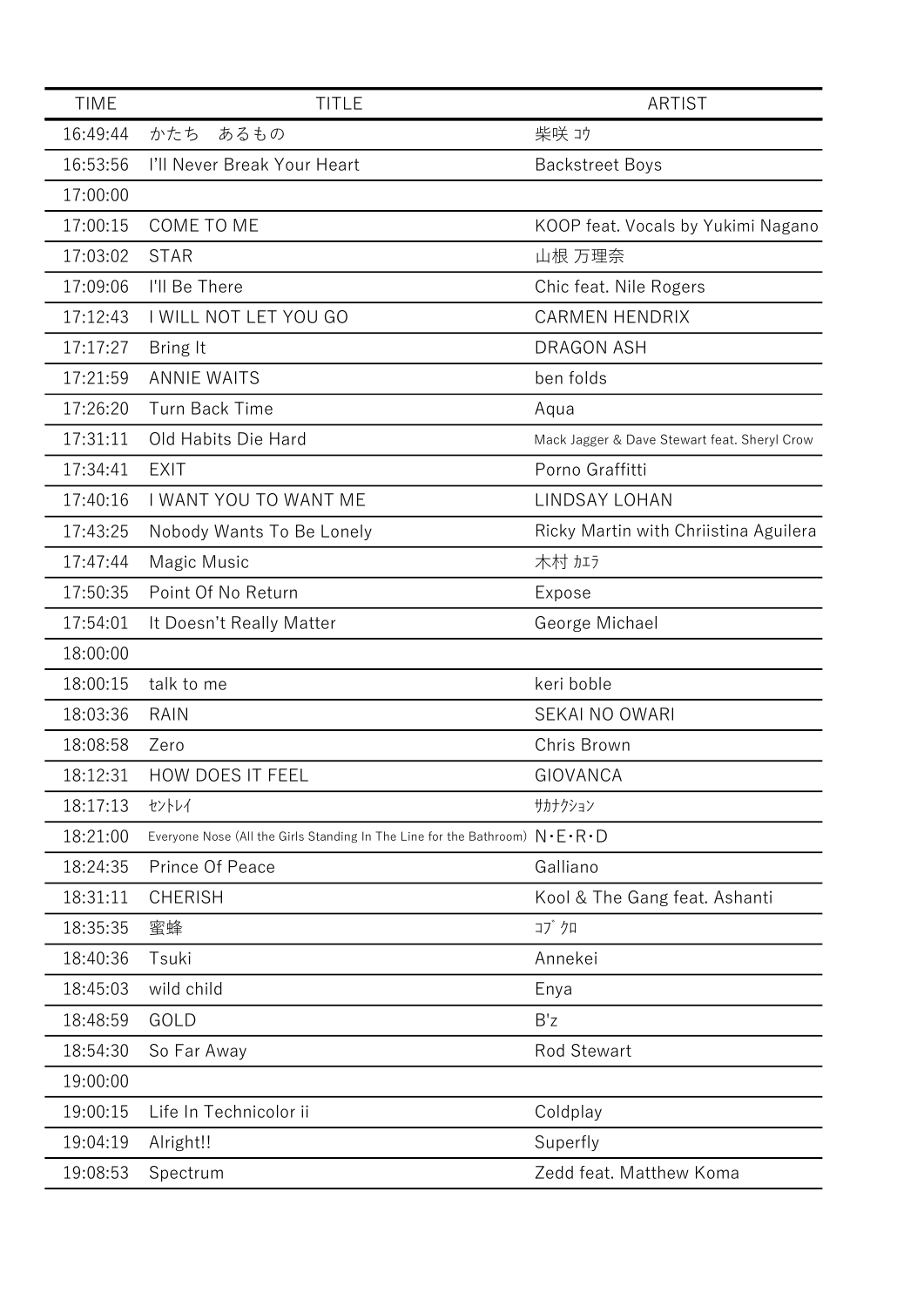| <b>TIME</b> | <b>TITLE</b>                                    | <b>ARTIST</b>                        |
|-------------|-------------------------------------------------|--------------------------------------|
| 19:12:55    | BEST THING I NEVER HAD                          | <b>BEYONCE</b>                       |
| 19:17:14    | アルタイル                                           | 秦 基博 meets 坂道のアポロン                   |
| 19:23:04    | YOU GIVE ME SOMETHING                           | <b>JAMES MORRISON</b>                |
| 19:26:44    | I WILL SURVIVE                                  | Gloria Gaynor                        |
| 19:31:11    | SPOTLIGHT                                       | <b>MUTEMATH</b>                      |
| 19:34:30    | 蒼天ディライト                                         | Wienners                             |
| 19:38:54    | I'm Not Missing You                             | Stacie Orrico                        |
| 19:43:06    | <b>Battlefield</b>                              | Jordin Sparks                        |
| 19:47:13    | 日和姫                                             | <b>PUFFY</b>                         |
| 19:50:16    | Go Away                                         | Gloria Estefan                       |
| 19:54:32    | <b>All That Matters</b>                         | <b>Cliff Richard</b>                 |
| 20:00:00    |                                                 |                                      |
| 20:02:45    | <b>Black Magic</b>                              | Little Mix                           |
| 20:06:14    | 恋                                               | 星野 源                                 |
| 20:10:39    | I LIKE THE WAY (THE KISSING GAME)               | Merico-X                             |
| 20:14:54    | Ain't Leavin Without You                        | Jaheim                               |
| 20:18:21    | 星に願いを (When You Wish Upon A Star)               | つじ あやの                               |
| 20:21:16    | APOLOGIZE                                       | TIMBALAND feat. ONE REPUBLIC         |
| 20:24:30    | You Belong To The City                          | Glenn Frey                           |
| 20:31:11    | THE ZEPHER SONG                                 | RED HOT CHILI PEPPERS                |
| 20:35:01    | 床には君のカーディガン                                     | The SALOVERS                         |
| 20:38:56    | I believe in you                                | <b>KYLIE MINOGUE</b>                 |
| 20:42:14    | <b>Blonde Over Blue</b>                         | <b>Billy Joel</b>                    |
| 20:47:16    | 고-トピ ア                                          | <b>BENNIE K</b>                      |
| 20:50:54    | Into The Hollywood Grooove (The Passengerz Mix) | Madonna feat. Missy Elliott          |
| 20:54:34    | Modern Girl '97                                 | Sheena Easton                        |
| 21:00:00    |                                                 |                                      |
| 21:00:15    | SAD SONGS (SAY SO MUCH)                         | <b>ELTON JOHN</b>                    |
| 21:04:22    | Spirit Of Love                                  | Sing Like Talking                    |
| 21:08:50    | Never Give Up                                   | Yolanda Adams                        |
| 21:13:04    | <b>STAY WITH ME</b>                             | <b>Bobby Caldwell</b>                |
| 21:17:37    | <b>NO REASON</b>                                | <b>CTS</b>                           |
| 21:22:12    | Where Are U Now                                 | Skrillex & Diplo feat. Justin Bieber |
| 21:26:27    | Different Time, Different Place                 | Julia Fordham                        |
| 21:31:11    | Let Forever Be                                  | The Chemical Brothers                |